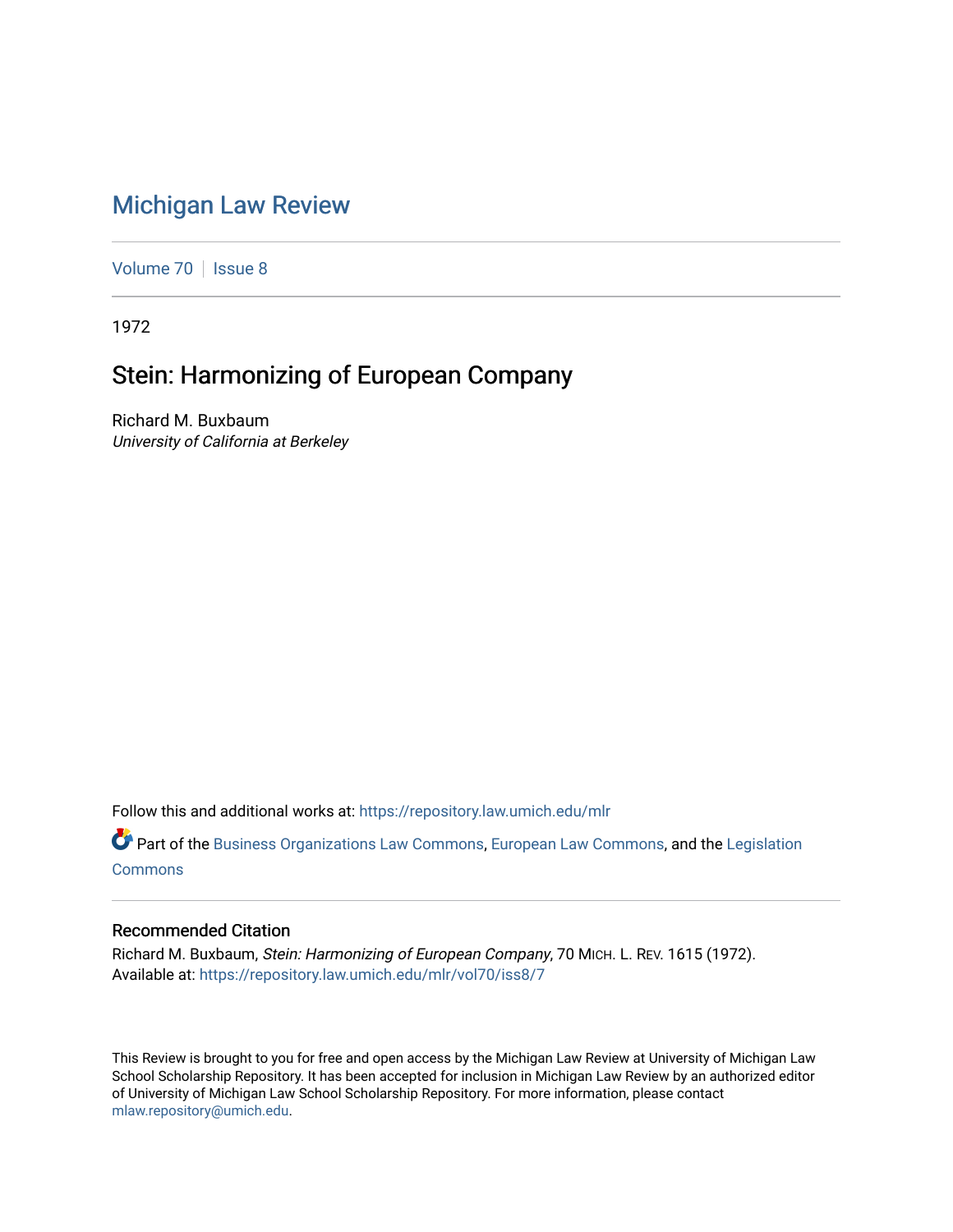HARMONIZATION OF EUROPEAN COMPANY LAws. By *Eric Stein.*  Indianapolis: Bobbs-Merrill. 1971. Pp. lxii, 558. \$22.50.

Professor Stein anticipates the first reaction to this book: Whom should it interest? A study of the harmonization of the corporation laws of the European Communities' Member States is not headed, self-evidently, for legal best-seller lists even if it claims to be a complete study of substantive company law, which this does not. More pointed, and pointing more to Stein's actual concerns, is the related observation that the book is not necessarily headed for political science best-seller lists either. It is Stein's assumption, which I share, that this reflects upon a shortcoming among some social scientists: their timidity-perhaps through inexperience, perhaps through aversion-in dealing with the more technical aspects of the subject matters of regional integration as they develop hypotheses concerning the processes and mechanisms through which integrative results occur.

These observations set the framework for Stein's book. He wishes to test the role in integrative processes of legal homogeneity as one component of social and economic homogeneity, which in turn are entrants, among others, in the category of presumptively integrationfurthering conditions. But Stein is first a lawyer; and he recognizes in an admirably perceptive foreword that to the extent he is applying political science, both the bent of the craft and the substantive direction of his interests make the resulting work mainly an offering, in case study form, to the political scientists to draw upon in pursuing their own analytical efforts; it is a sounder, more competent, and subtler primary study of a difficult subtopic of assimilation of laws among integrating nation-states than their own dip into the thicket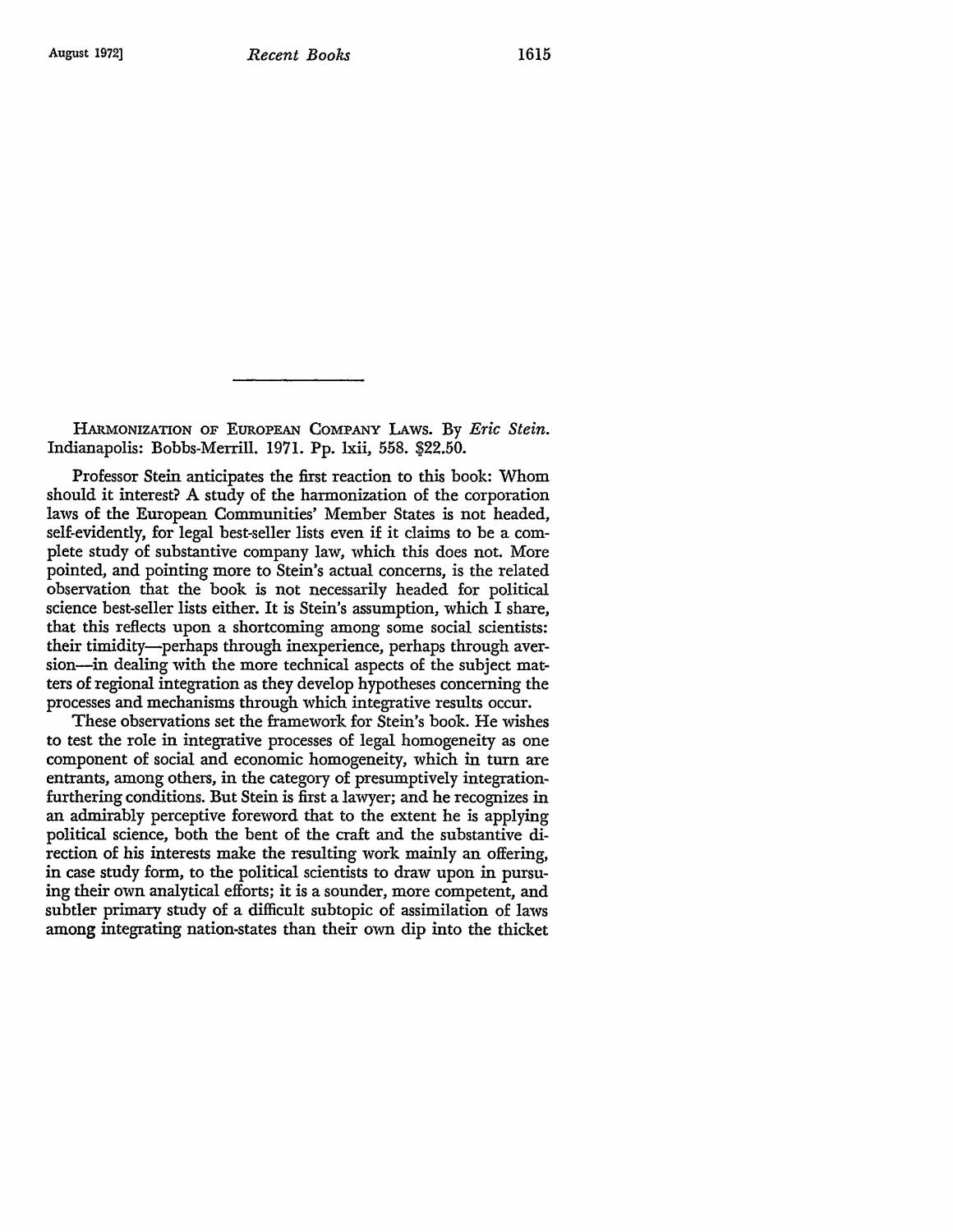could provide. At the same time the book is, of course, offered to lawyers concerned with company law, both national and Community, in Europe. It is, I think, detailed as well as broad enough not to fall between these two stools as Stein disarmingly fears. Whether it sits comfortably on both is less a function of its own qualities than of the underpinnings, or, more precisely, the exact needs of each group of specialists.

The latter group of specialists—the lawyers—receive here an excellent review of three facets of European corporation law: a country-by-country analysis of presently critical doctrinal developments; a historical, topical, and critical statement of the substance of the First Directive, 1968, of the Council of Ministers, to the Member States to harmonize their national legislation in specified ways with respect to the three areas of "publicity" attendant upon the forma• tion of companies, scope of authority of officers, and consequences of defective formation (plus a brief, excellent status report on both the Second Directive concerning capital structure and the then-proposed Third Directive on financial disclosures); and a succinct review of the state of progress toward a legal regime for a supranationally based European company.

On all these matters the book is admirable. In brief format the contextual significance of the legal problems, including their political context, is explained, and the actual legal problems analyzed. There is no better English language treatment of company formation law. of the complex problems of invalidity, or "nullity," in the case of defective formation, of the still relevant ultra vires problems in European jurisprudence, and so forth. The discussion of substantive legal reforms at the national level is, if anything, even more instructive; I would highlight particularly the review of German doctrine in the area of intraenterprise and affiliated-company transactions, and the review of French changes in corporate-hierarchy structures. In short, any lawyer concerned with the changing European company law scene-national and Community-will profit significantly, and without undue expenditure of time, from assimilating these major sections of the book. Only the treatment of the still-in-draftform Societas Europea is truncated-but only by the accident of timing, not because of any shortcomings of the author.

The problem of timing is always serious in writing on matters of such topical concerns, and exists here. Nevertheless, the book should retain its value to the corporation lawyer through several years of Community developments mainly because Stein, in a major chapter of almost 200 pages entitled "Projects and Prospects," has given a detailed overview of all current activities at both legislative levels, and, again, has indicated the economic and political, as well as legal, context that will shape the eventual results of these reform and harmonization efforts.